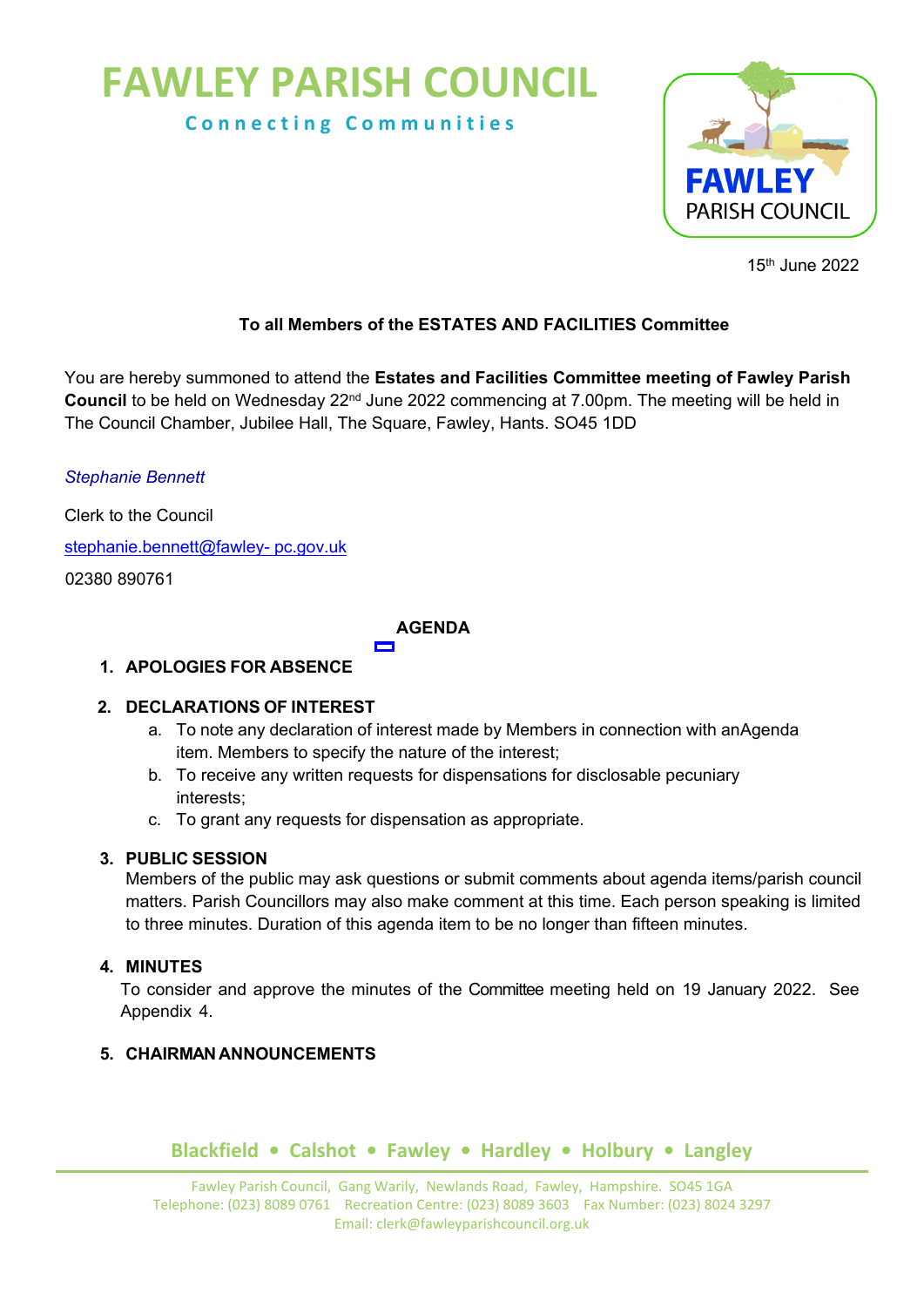#### **6. EXTERNAL OPEN SPACE BODIES**

To receive reports from:

- a. Councillor Hall (Ashlett Creek)
- b. Eddie Holtham (Holbury Manor & Warren Copse) [See Appendix 6](https://www.fawley-pc.gov.uk/wp-content/uploads/2022/06/Appendix-6-Holbury-Manor-and-Warren-Copse-report-June-2022.pdf)

#### **7. FINANCE**

To receive the reports of the Cost Centres for Estates and Facilities for the year to 14 June 2022. [See Appendix 7](https://www.fawley-pc.gov.uk/wp-content/uploads/2022/06/Appendix-7-Finance.pdf)

#### **8. ESTATES VISIT 15 JUNE 2022**

Councillors to highlight their concerns and thoughts relating to the Council's Estates and Facilities. (The initial thoughts will be used to develop a draft strategy for Committee consideration)

# **9. CAR PARK DRAINAGE**

To consider the report of the Maintenance and Works Supervisor and agree the preferred contractor. [See Appendix 9](https://www.fawley-pc.gov.uk/wp-content/uploads/2022/06/Appendix-9-June-22-Car-Park.pdf)

#### **10. QE2 PLAY AREA**

To consider the report of the Maintenance and Works Supervisor and agree the preferred equipment. [See Appendix 10.](https://www.fawley-pc.gov.uk/wp-content/uploads/2022/06/Appendix-10-Quotes-QE11.pdf)

#### **11. CAPITAL WORKS & MAINTENANCE SCHEDULE**

To consider the report of the Clerk. [See Appendix 11](https://www.fawley-pc.gov.uk/wp-content/uploads/2022/06/Appendix-11-capital-works-contracts.pdf)

#### **12. COMMUNITY MINIBUS**

To consider the report of the Deputy Clerk. [See Appendix 12.](https://www.fawley-pc.gov.uk/wp-content/uploads/2022/06/Appendix-12-Community-Minibus.pdf)

#### **13. JUBILEE HALL**

To consider whether to investigate the potential use of the upstairs area at Jubilee Hall as a Parish Council office with the current offices at Gang Warily offered for lease

#### **14. ALLOTMENTS**

- a. Chairman to report on the meeting at the allotments 21<sup>st</sup> May 2022
- b. To consider the report of the Clerk. See Appendix 14.

#### **15. FISHING AND BOATING AGREEMENT**

To consider and agree the reviewed agreement. See Appendix 15

## **16. BLACKFIELD AND LANGLEY FOOTBALL CLUB MEDIA TOWER**

To consider a retrospective permission for the media tower that has been positioned at the side of the football pitch. See Appendix 16.1 for photograph of tower, Appendix 16.2 for risk assessment and Appendix 16.3 for confirmation of insurance (not received)

## **17. FENCING COMPOUND**

To consider the request from the lessee to be permitted to place fencing. See Appendix 17 for diagram and example of proposed type of fencing

#### **18. ACTIVE TRAVEL FUND – CYCLE PARKING GRANT**

To note report from Centre Manager [See Appendix 18](https://www.fawley-pc.gov.uk/wp-content/uploads/2022/06/Appendix-18-Bike-Shelter.pdf) 

## **Blackfield • Calshot • Fawley • Hardley • Holbury • Langley**